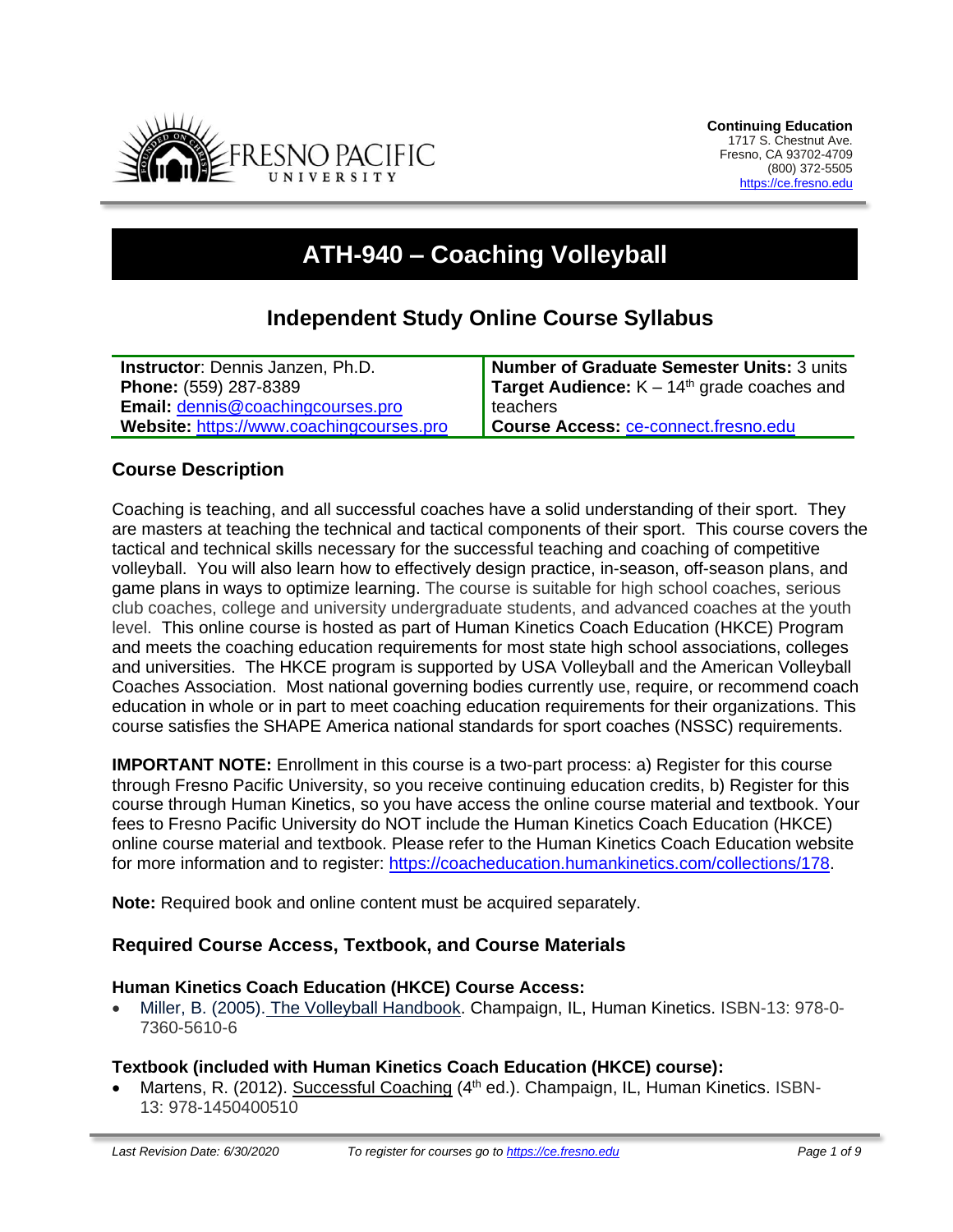**Online Resources:** Relevant online resources that support the course content and encourage further investigation will be available throughout the course assignments. Active hyperlinks are utilized throughout the course and will link to the appropriate information when clicked. These include videos, podcasts, worksheets, online activities, journal articles and other resources.

**Moodle:** Moodle is a web-based learning management system used to support flexible teaching and learning in both face-to-face and distance courses (e-learning). [https://moodle.org](https://moodle.org/) //<https://moodle.org/demo> // [https://docs.moodle.org](https://docs.moodle.org/)

# **Course Dates**

Self-paced; students may enroll at any time and take up to one year, from the date of registration, to complete assignments. Students may complete assignments in no less than three weeks for a 3 unit course (one week per unit).

# **National Standards Addressed in This Course**

## **National Board for Professional Teaching Standards (NBPTS)**

[\(http://www.nbpts.org/standards-five-core-propositions/\)](http://www.nbpts.org/standards-five-core-propositions/)

First published in 1989 and updated in 2016, *[What Teachers Should Know and Be Able to Do](http://www.accomplishedteacher.org/)* articulates the National Board's Five Core Propositions for teaching. The Five Core Propositions comparable to medicine's Hippocratic Oath — set forth the profession's vision for accomplished teaching. Together, the propositions form the basis of all National Board Standards and the foundation for National Board Certification. Course assignments have been designed so students can demonstrate excellence against these professional teaching standards whenever possible.

- Proposition 1: Teachers are committed to students and their learning
- Proposition 2: Teachers know the subject they teach and how to teach those subjects to students
- Proposition 3: Teachers are responsible for managing and monitoring student learning
- Proposition 4: Teachers think systematically about their practice and learn from experience
- Proposition 5: Teachers are members of learning communities

#### **National Associations for Sport and Physical Education's (NASPE) National Standards for Sport Coaches (NSSC)** [\(http://www.shapeamerica.org/standards/coaching\)](http://www.shapeamerica.org/standards/coaching)

- NSSC 1: Set Vision, Goals and Standards for Sport Program
- NSSC 2: Engage in and Support Ethical Practices
- NSSC 3: Build Relationships
- NSSC 4: Develop a Safe Sport Environment
- NSSC 5: Create a Positive and Inclusive Sport Environment
- NSSC 6: Conduct Practices and Prepare for Competition
- NSSC 7: Strive for Continuous Improvement

#### **Society of Health and Physical Educators (SHAPE) America's National Standards & Grade Level Outcomes for K-12 Physical Education** [\(http://www.shapeamerica.org/standards/pe/\)](http://www.shapeamerica.org/standards/pe/)

- Standard 1: The physically literate individual demonstrates competency in a variety of motor skills and movement patterns.
- Standard 2: The physically literate individual applies knowledge of concepts, principles, strategies and tactics related to movement and performance.
- Standard 3: The physically literate individual demonstrates the knowledge and skills to achieve and maintain a health-enhancing level of physical activity and fitness.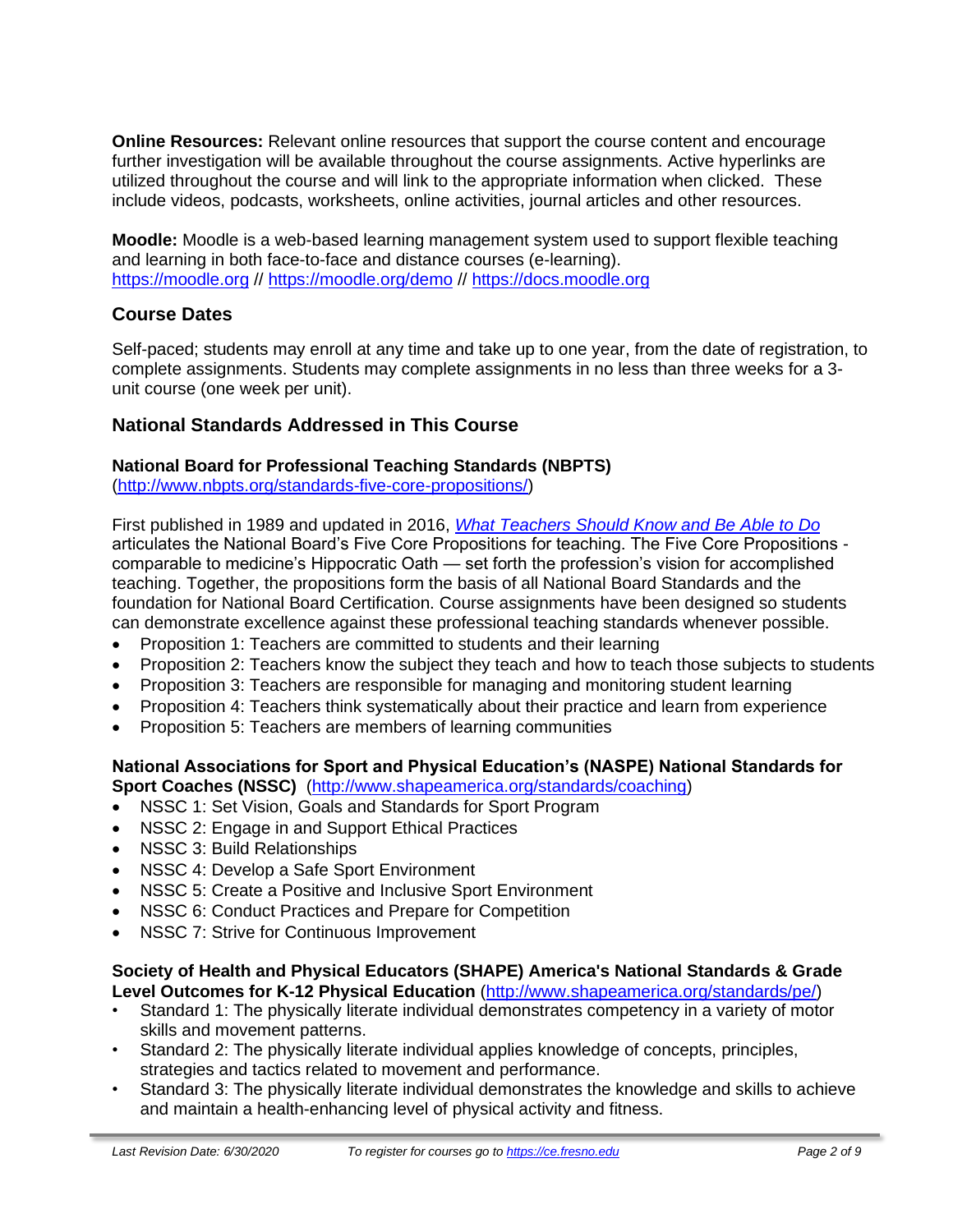- Standard 4: The physically literate individual exhibits responsible personal and social behavior that respects self and others.
- Standard 5: The physically literate individual recognizes the value of physical activity for health, enjoyment, challenge, self-expression and/or social interaction.

# **Continuing Education Program Student Learning Outcome**

| CE <sub>1</sub> | Demonstrate proficient written communication by articulating a clear focus,<br>synthesizing arguments, and utilizing standard formats in order to inform and<br>persuade others, and present information applicable to targeted use.                                    |
|-----------------|-------------------------------------------------------------------------------------------------------------------------------------------------------------------------------------------------------------------------------------------------------------------------|
| CE <sub>2</sub> | Demonstrate comprehension of content-specific knowledge and the ability to apply it<br>in theoretical, personal, professional, or societal contexts.                                                                                                                    |
| CE <sub>3</sub> | Reflect on their personal and professional growth and provide evidence of how such<br>reflection is utilized to manage personal and professional improvement.                                                                                                           |
| CE <sub>4</sub> | Apply critical thinking competencies by generating probing questions, recognizing<br>underlying assumptions, interpreting and evaluating relevant information, and<br>applying their understandings to the professional setting.                                        |
| CE <sub>5</sub> | Reflect on values that inspire high standards of professional and ethical behavior as<br>they pursue excellence in applying new learning to their chosen field.                                                                                                         |
| CE <sub>6</sub> | Identify information needed in order to fully understand a topic or task, organize that<br>information, identify the best sources of information for a given enquiry, locate and<br>critically evaluate sources, and accurately and effectively share that information. |

# **Student Learning Outcomes (SLOs) for This Course**

| <b>Student Learning Outcomes for This Course</b><br>By the end of this course student will be able to:                                                                                        | <b>National Standards</b><br><b>Addressed in This</b><br>Course* | Continuing<br><b>Education Program</b><br><b>Student Learning</b><br><b>Outcomes</b><br>Addressed** |
|-----------------------------------------------------------------------------------------------------------------------------------------------------------------------------------------------|------------------------------------------------------------------|-----------------------------------------------------------------------------------------------------|
| 1. The learner will develop an understanding of<br>effective teaching, learning, and player<br>evaluation principles specific to competitive<br>volleyball coaching.                          | <b>NSSC 1-7</b>                                                  | 1,2,3,6                                                                                             |
| 2. The learner will develop an applied<br>understanding of technical and tactical<br>offensive skills and systems.                                                                            | <b>NSSC 1,6,7</b>                                                | 1,2,3,6                                                                                             |
| 3. The learner will develop an applied<br>understanding of technical and tactical<br>defensive skills and systems.                                                                            | <b>NSSC 1,6,7</b>                                                | 1,2,3,6                                                                                             |
| 4. The learner will identify and analyze crucial<br>factors involving sound psychology and<br>pedagogy for effective coaching/teaching<br>and practice planning in competitive<br>volleyball. | <b>NSSC 1,4,5,6</b>                                              | $1 - 6$                                                                                             |
| 5. The learner will identify and analyze the<br>elements of effective leadership and<br>communication styles and techniques<br>relative to the roles of the competitive<br>volleyball coach.  | <b>NSSC 1-7</b>                                                  | $1 - 5$                                                                                             |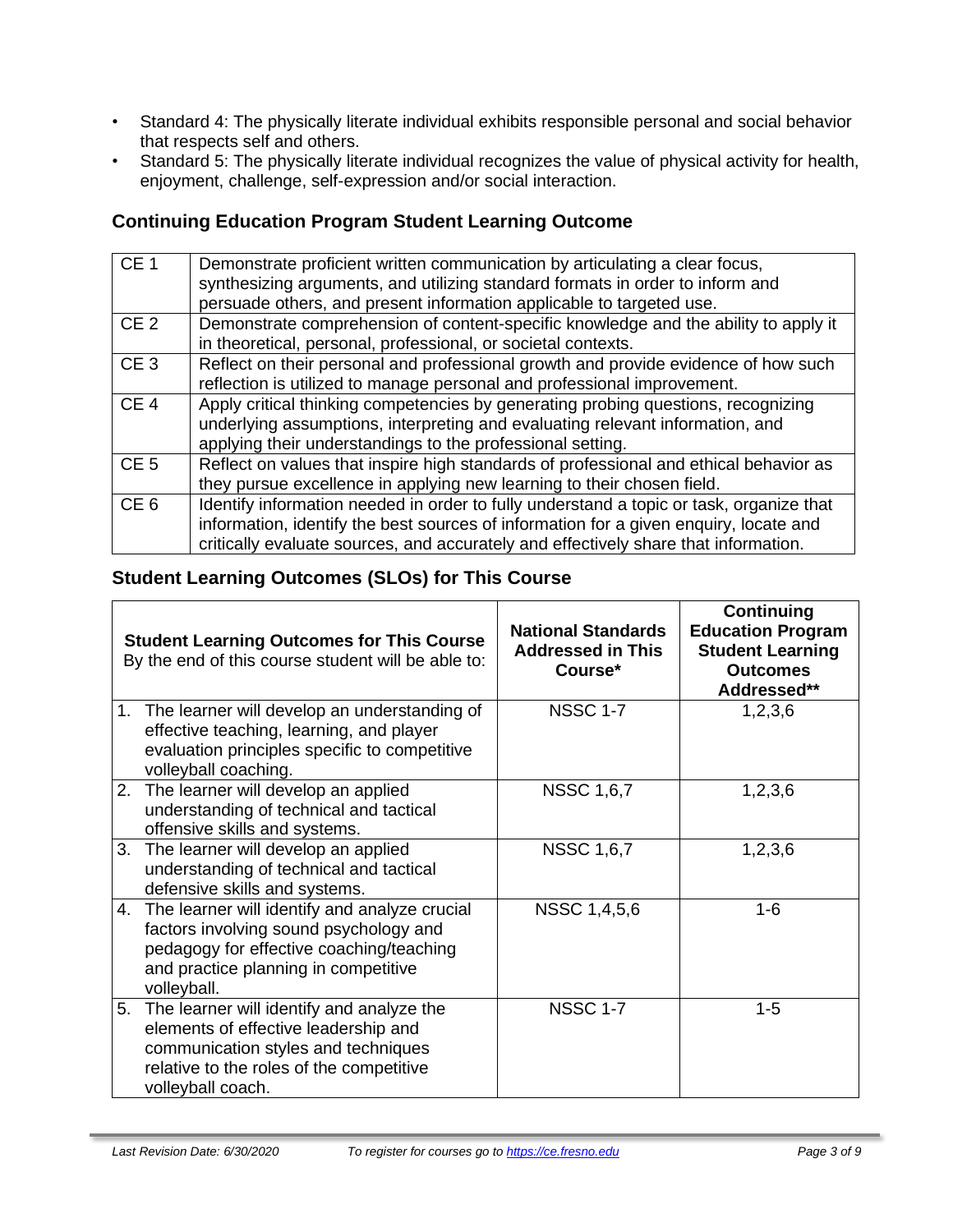| 6. The learner will develop and refine their  | <b>NSSC 1-7</b> | 1-6 |
|-----------------------------------------------|-----------------|-----|
| philosophy of coaching relative to successful |                 |     |
| coaching of competitive volleyball.           |                 |     |

\* Please refer to the section on **National Standards Addressed in This Course**

\*\* Please refer to the section on **Continuing Education Program Student Learning Outcomes**

# **Topics, Assignments, and Activities**

**Note:** Notice that the module titles correspond to the textbook "Part" sections and the workbook order of sections is different. Follow the order as prescribed in your Human Kinetics Coach Education (HKCE) course.

| <b>Module Title</b>                                                                                                   | <b>Module Assignments and Activities</b>                                                                                                                                                                                                                                                                                                                                                             |                               |
|-----------------------------------------------------------------------------------------------------------------------|------------------------------------------------------------------------------------------------------------------------------------------------------------------------------------------------------------------------------------------------------------------------------------------------------------------------------------------------------------------------------------------------------|-------------------------------|
| <b>Welcome Module</b>                                                                                                 | Introduction video<br>$\bullet$<br><b>Course Syllabus</b><br>$\bullet$                                                                                                                                                                                                                                                                                                                               |                               |
| <b>Module 1 - Effective</b><br>Teaching and<br>Evaluation:<br><b>Technical and</b><br><b>Tactical Skills</b>          | Read and Complete HKCE Coaching Volleyball<br>$\bullet$<br>Principles Assignments for:<br><b>Teaching Sport Skills</b><br>$\circ$<br><b>Evaluating Technical and Tactical Skills</b><br>$\circ$<br>Review the SHAPE (NSSC Coaching Standards)<br>1.1 Introduce Yourself Forum<br>$\bullet$<br>1.2 Analysis-Reaction Paper - "TrainUgly - Learning"<br>$\bullet$<br>1.3 Reflective Forum<br>$\bullet$ | 25 pts<br>$100$ pts<br>15 pts |
| Module $2 -$<br><b>Technical Offensive</b><br>Skills: Serve, Pass,<br>Set, Attacking                                  | Read and Complete HKCE Coaching Volleyball<br>Principles Assignments for:<br><b>Technical Offensive Skills</b><br>$\circ$<br>2.1 Applied Activity: Offensive Skill Analysis<br>$\bullet$<br>2.2 Reflection Forum<br>$\bullet$                                                                                                                                                                        | $100$ pts<br>15 pts           |
| Module 3-<br><b>Technical Defensive</b><br>Skills: Individual<br>Defense, Blocking,                                   | Read and Complete HKCE Coaching Volleyball<br>$\bullet$<br>Principles Assignments for:<br><b>Technical Defensive Skills</b><br>$\Omega$<br>3.1 Applied Activity: Defensive Skill Analysis<br>$\bullet$<br>3.2 Reflection Forum<br>٠                                                                                                                                                                  | $100$ pts<br>15 pts           |
| <b>Module 4 - Tactical</b><br><b>Skills: Offensive</b><br>Systems, Defensive<br>Systems,<br>Transitioning to<br>Score | Read and Complete HKCE Coaching Volleyball<br>$\bullet$<br>Principles Assignments for:<br><b>Offensive Tactical Skills and Systems</b><br>$\circ$<br>Defensive Tactical Skills and Systems<br>$\circ$<br>4.1 Successful Volleyball Coach Interview<br>$\bullet$<br>4.2 Reflection Forum<br>$\bullet$                                                                                                 | $100$ pts<br>15 pts           |
| <b>Module 5 - Practice</b><br>Plan Preparation:<br>Season Planning,<br><b>Daily Practice</b>                          | Read and Complete HKCE Coaching Volleyball<br>$\bullet$<br>Principles Assignments for:<br><b>Practice Planning</b><br>$\circ$<br>5.1 Practice Plan Preparation<br>5.2 Reflection Forum<br>$\bullet$                                                                                                                                                                                                  | $100$ pts<br>15 pts           |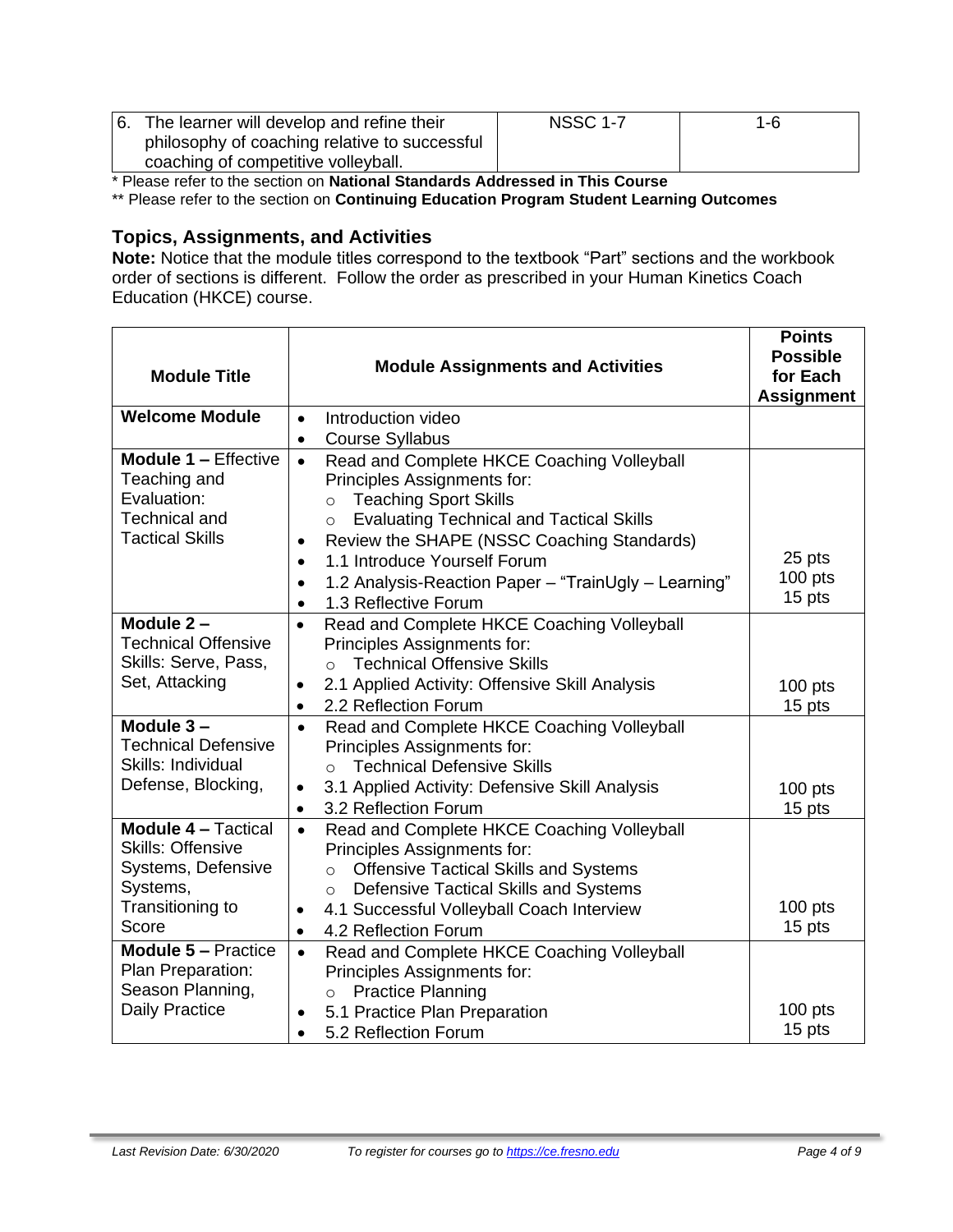| Module $6-$<br>Coaching in<br>Competition: Pre-<br>Match, In-Match,<br>Post-Match   | Read and Complete HKCE Coaching Volleyball<br>$\bullet$<br>Principles Assignments for:<br>Coaching in Competition: Before, During, and After<br>$\circ$<br>the Match<br>6.1 Philosophy of Coaching – General and Volleyball<br>6.2 Reflection Forum<br>6.3 Social Media Post (Optional) | $100$ pts<br>15 pts<br>20 pts |
|-------------------------------------------------------------------------------------|-----------------------------------------------------------------------------------------------------------------------------------------------------------------------------------------------------------------------------------------------------------------------------------------|-------------------------------|
| Module $7 -$<br><b>Human Kinetics</b><br>Coaching Volleyball<br><b>Exam Results</b> | 7.1 Post Site: HKCE Coaching Volleyball Exam<br>Results                                                                                                                                                                                                                                 | 50 pts                        |
| Course Wrap-up -<br>Grading and<br>Evaluation                                       | <b>Course Evaluation</b><br>٠<br><b>Course Completion Checklist</b><br><b>Grade Request / Transcript Request</b>                                                                                                                                                                        |                               |
|                                                                                     | <b>TOTAL POINTS</b>                                                                                                                                                                                                                                                                     | 785 pts                       |

# **Grading Policies, Rubrics, and Requirements for Assignments**

#### **Grading Policies**

- Assignments will be graded per criteria presented in the course rubrics.
- $A = 90-100\%$  and  $B = 80-89\%$ , (anything below 80% will not receive credit.)
- Students must earn a minimum of 80% to received credit for the assignment.
- The discernment between an A or a B is at the discretion of the instructor based on the quality of work submitted (see course rubrics).
- Coursework falling short of a B grade will be returned with further instructions.
- All assignments must be completed to receive a grade and are expected to reflect the quality that teacher-training institutions require of professional educators. If completed assignments do not meet this standard, students will be notified with further instructions from the instructor.

| Grade     | <b>Percent</b> | <b>Description</b> | <b>Rubric</b>                                                                                                                                                                                      |
|-----------|----------------|--------------------|----------------------------------------------------------------------------------------------------------------------------------------------------------------------------------------------------|
| A         | 90-100%        | Excellent          | Meets all course/assignment<br>requirements, significant evidence of<br>subject mastery - excellent<br>demonstration of graduate level<br>professional development scholarship.                    |
| B         | 80-89%         | Very good          | Adequately meets the criteria for all<br>course/assignment requirements -<br>demonstrates subject competency and<br>very good graduate level professional<br>development scholarship.              |
| <b>NC</b> | Below 80%      | Unacceptable       | Does not meet the minimum criteria for<br>all course/assignment requirements and<br>demonstrated little, if any, evidence of<br>acceptable graduate level professional<br>development scholarship. |

#### **Grading Rubrics**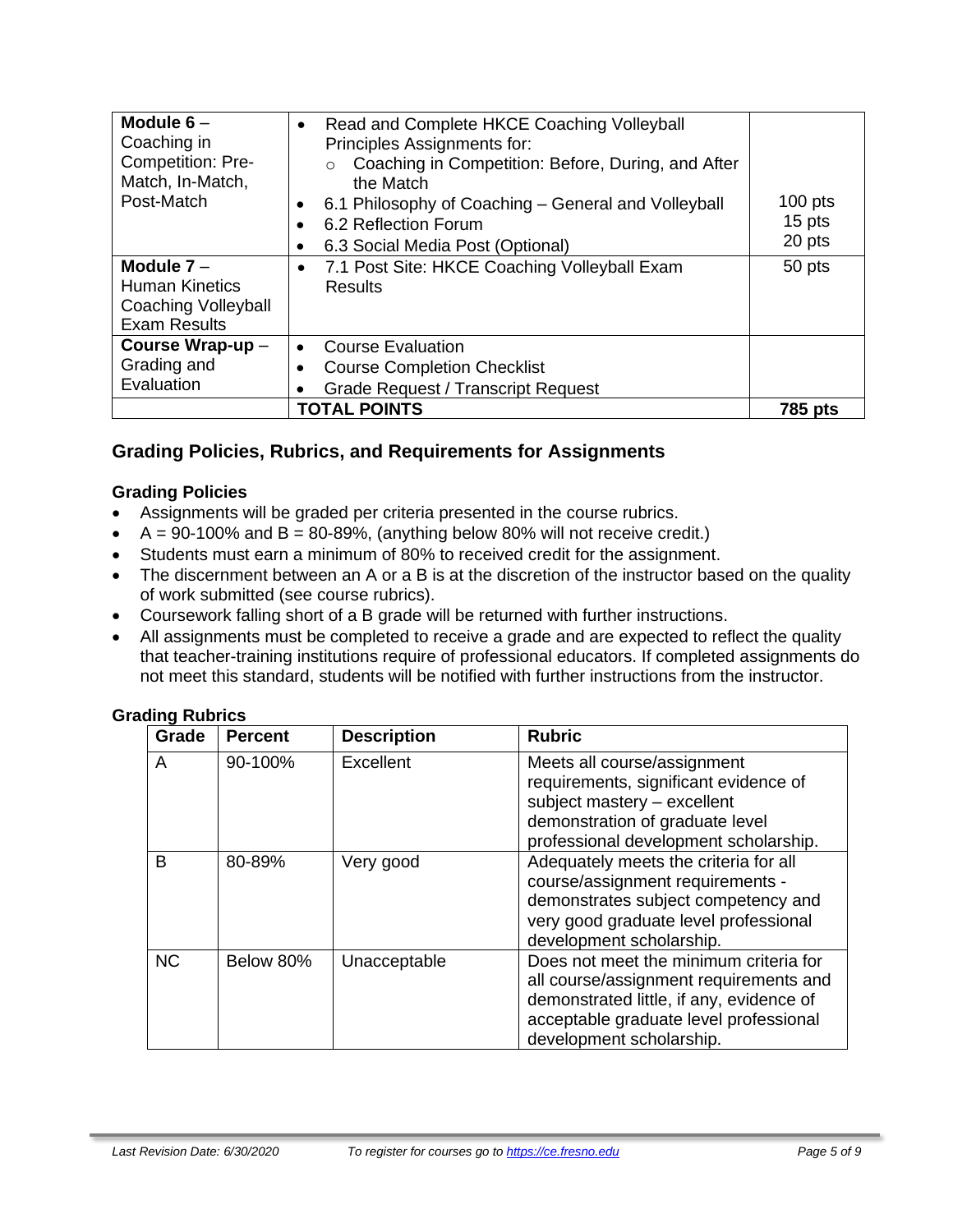#### **Writing Requirements**

- **Superior:** Writing is clear, succinct, and reflects graduate level expectations. Clearly addresses all parts of the writing task. Maintains a consistent point of view and organizational structure. Include relevant facts, details, and explanations.
- **Standard:** Writing is acceptable with very few mistakes in grammar and spelling. Addresses most parts of the writing task. Maintains a mostly consistent point of view and organizational structure. Include mostly relevant facts, details, and explanations.
- **Sub-standard:** Writing contains noticeable mistakes in grammar and spelling. Does not address all parts of the writing task. Lacks a consistent point of view and organization structure. May include marginally relevant facts, details, and explanations.

#### **Lesson Plan Requirements**

- **Superior:** Instructional goals and objectives clearly stated. Instructional strategies appropriate for learning outcome(s). Method for assessing student learning and evaluating instruction is clearly delineated and authentic. All materials necessary for student and teacher to complete lesson clearly listed.
- **Standard:** Instructional goals and objectives are stated but are not easy to understand. Some instructional strategies are appropriate for learning outcome(s). Method for assessing student learning and evaluating instruction is present. Most materials necessary for student and teacher to complete lesson are listed.
- **Sub-standard:** Instructional goals and objectives are not stated. Learners cannot tell what is expected of them. Instructional strategies are missing or strategies used are inappropriate. Method for assessing student learning and evaluating instruction is missing. Materials necessary for student and teacher to complete lesson are missing.

#### **Reflection Forum Requirements**

- **Superior:** Response was greater than 350 words (approx. 1 page/3 fully developed paragraphs) in length. Thoroughly answered all the posed questions, followed all the assignment directions, proper grammar and no spelling errors. Language is clear, concise, and easy to understand. Uses terminology appropriately and is logically organized.
- **Standard:** Response was about 300 words (approx.½ to 1 page in length/2-3 fully developed paragraphs). Answered all the questions but did not provide an in-depth analysis, followed most of the assignment directions, proper grammar and no spelling errors. Language is comprehensible, but there a few passages that are difficult to understand. The organization is generally good.
- **Sub-standard:** Response was less than 300 words (approx. ½ page in length/1 paragraph). Did not answer all the required questions and/or statements or responses were superficial, vague, or unclear, did not follow the assignment directions, many grammar and spelling errors. Is adequately written but may use some terms incorrectly; may need to be read two or more times to be understood.

# **Instructor/Student Contact Information**

Throughout the course participants will be communicating with the instructor and their classmates on a regular basis using asynchronous reflective forums. A virtual office is utilized for class questions and students are provided with instructor contact information in the event they want to make email or phone contact. In addition, students are encouraged to email or phone the instructor at any time. Students will also receive feedback on the required assignments after they are submitted. The instructor can field any assignment questions and learn what has been most beneficial to the student at any time – convenient to the student.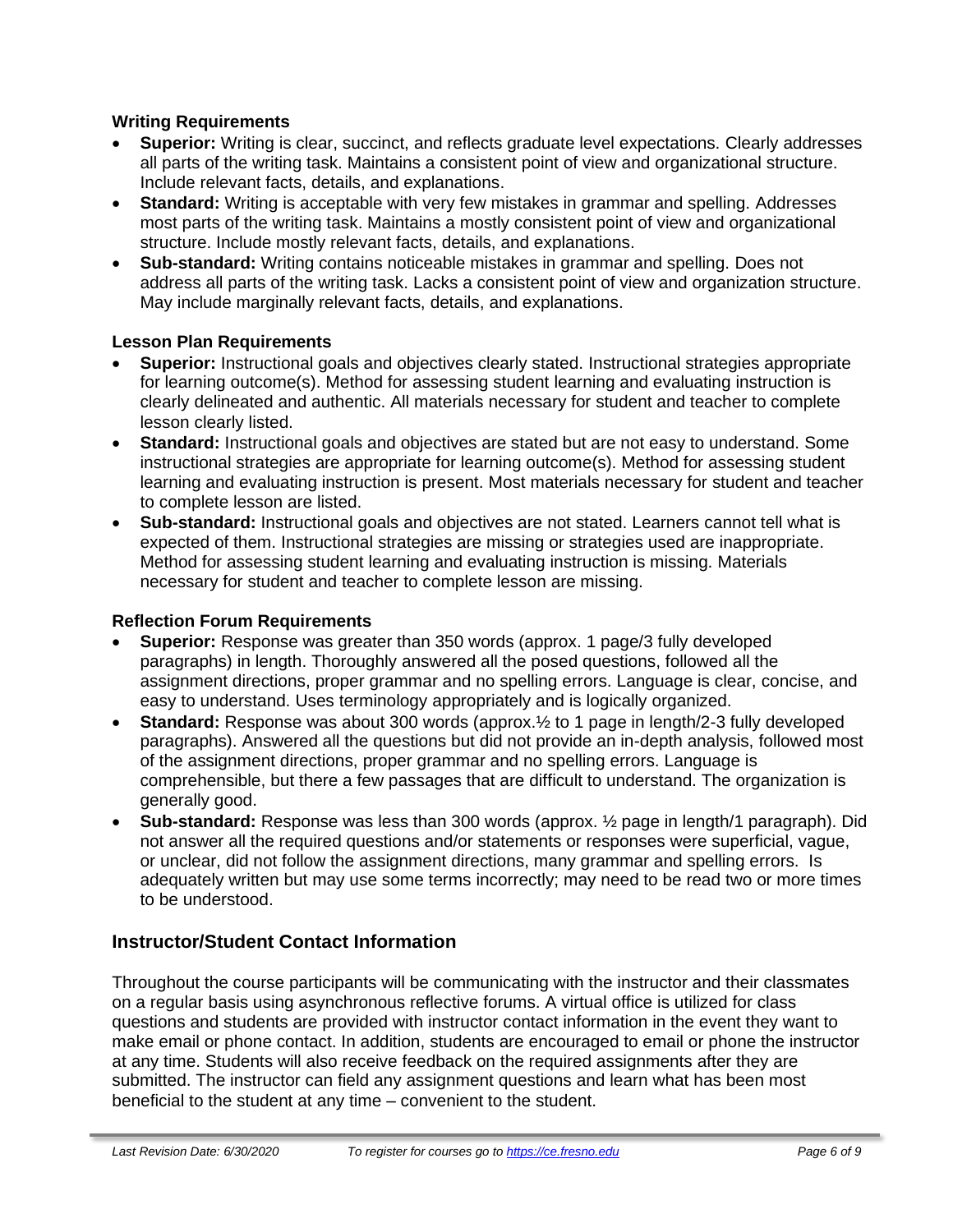# **Reflective Forums**

Participation is an important expectation of this course and all online courses. Online postings promote reflection and analysis while allowing students to appreciate and evaluate positions that others express. While students may not be engaging with the same students, throughout this course they will be expected to offer comments, questions, and replies to the reflection question whenever possible. The faculty role in the discussion forum is that of an observer and facilitator.

# **Coursework Hours**

Based on the Carnegie Unit standard, a unit of graduate credit measures academic credit based on the number of hours the student is engaged in learning. This includes all time spent on the course: reading the textbook, watching videos, listening to audio lessons, researching topics, writing papers, creating projects, developing lesson plans, posting to discussion boards, etc. Coursework offered for FPU Continuing Education graduate credit adheres to 45 hours per semester unit for the 900-level courses. Therefore, a student will spend approximately 135 hours on a typical 3-unit course.

# **Services for Students with Disabilities**

Students with disabilities are eligible for reasonable accommodations in their academic work in all classes. In order to receive assistance, the student with a disability must provide the Academic Support Center with documentation, which describes the specific disability. The documentation must be from a qualified professional in the area of the disability (i.e. psychologist, physician or educational diagnostician). Students with disabilities should contact the Academic Support Center to discuss academic and other needs as soon as they are diagnosed with a disability. Once documentation is on file, arrangements for reasonable accommodations can be made. For more information and for downloadable forms, please go to [https://www.fresno.edu/students/academic](https://www.fresno.edu/students/academic-support/services-students-disabilities)[support/services-students-disabilities.](https://www.fresno.edu/students/academic-support/services-students-disabilities)

# **Plagiarism and Academic Honesty**

All people participating in the educational process at Fresno Pacific University are expected to pursue honesty and integrity in all aspects of their academic work. Academic dishonesty, including plagiarism, will be handled per the procedures set forth in the Fresno Pacific University Catalogue <https://www.fresno.edu/students/registrars-office/academic-catalogs>

# **Technology Requirements**

To successfully complete the course requirements, course participants will need Internet access, can send and receive email, know how to manage simple files in a word processing program, and have a basic understanding of the Internet. Please remember that the instructor is not able to offer technical support. If you need technical support, please contact your Internet Service Provider.

**Moodle:** This course will be delivered totally online. Moodle is a learning management system that provides students access to online resources, documents, graded assignments, quizzes, discussion forums, etc. Moodle is easy to learn and has a friendly user interface. To learn more about Moodle, go to [https://docs.moodle.org/33/en/Student\\_FAQ.](https://docs.moodle.org/33/en/Student_FAQ) There are also some student tutorials on the Center for Online Learning website at Fresno Pacific University - [https://col.fresno.edu/student.](https://col.fresno.edu/student)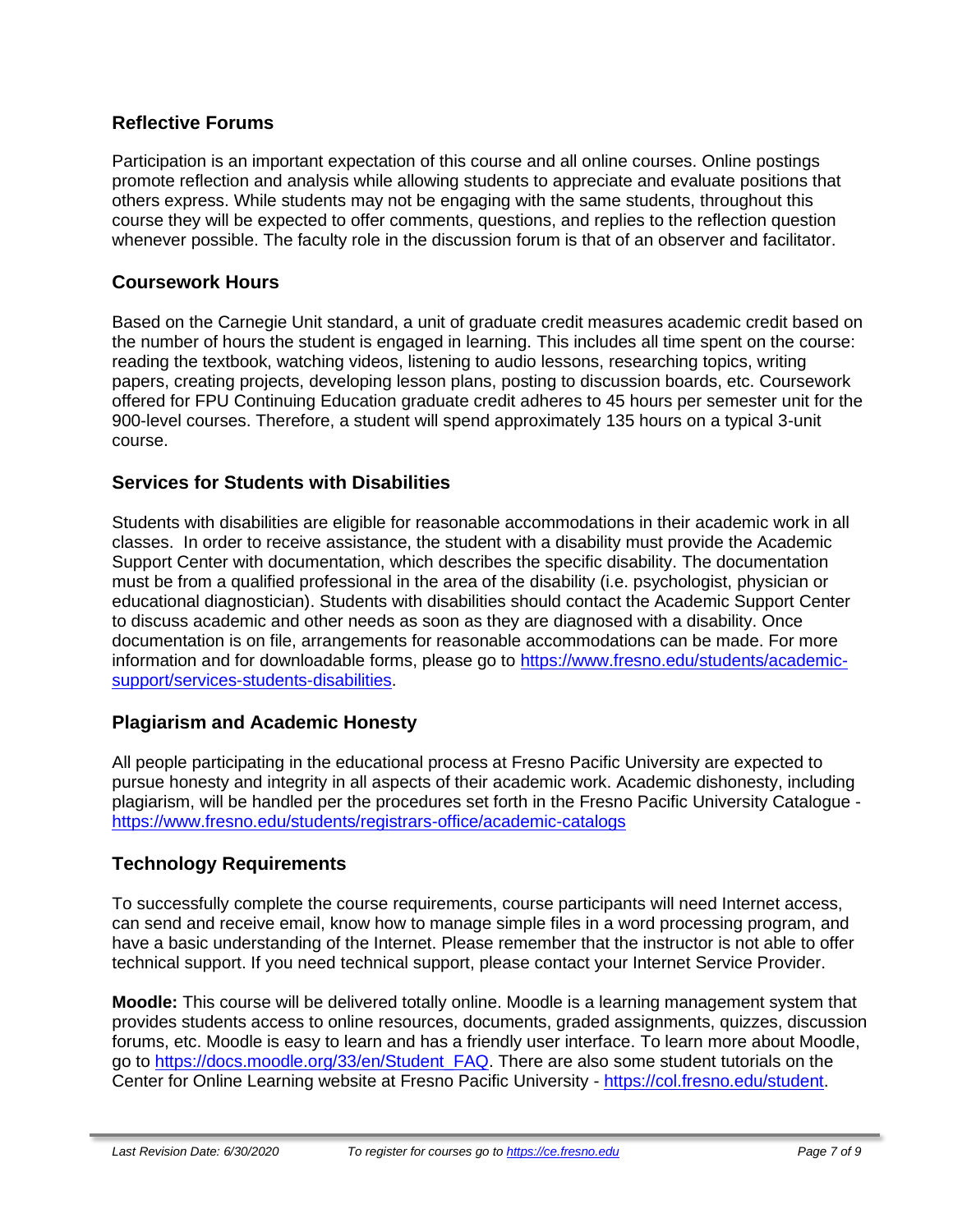**Moodle Site Login and Passwords:** Students will need to have internet access to log onto [https://ce-connect.fresno.edu.](https://ce-connect.fresno.edu/) The username and password numbers for Moodle access will be sent to you by the university using the email address you submitted at the time of registration. The instructor will then contact you with a welcome communication. If you need help with your username and password recovery, please contact the Continuing Education office at (800) 372- 5505 or (559) 453-2000 during regular office hours - Mon-Fri 8:00 am to 5:00 pm. or email them at [prof.dev@fresno.edu.](mailto:prof.dev@fresno.edu)

**Getting Help with Moodle:** If you need help with Moodle, please contact the Center for Online Learning (COL), by telephone or the website. Help by phone (559) 453-3460 is available Mon-Thurs 8:00 am to 8:00 pm and on Fridays from 8:00 am to 5:00 pm, or by filling out a "Request Services" form at [https://col.fresno.edu/contact/request-services.](https://col.fresno.edu/contact/request-services) Please identify that you are with the "School = Continuing Education".

# **Final Course Grade and Transcripts**

When all work for the course has been completed, students will need to logon to the Continuing Education website [\(https://ce.fresno.edu/my-account\)](https://ce.fresno.edu/my-account) and "Request Final Grade". Once the instructor receives the requests and submits the grade online, students may log back in to view their Final Grade Report or order transcripts online. Please allow at least two weeks for the final grade to be posted. For more information, see the Continuing Education Policies and Procedures at [https://ce.fresno.edu/ce-policies-and-procedures.](https://ce.fresno.edu/ce-policies-and-procedures)

# **University Policies and Procedures**

Students are responsible for becoming familiar with the information presented in the Academic Catalog and for knowing and observing all policies and procedures related to their participation in the university community. A summary of university policies may be found on the university website at [https://www.fresno.edu/students/registrars-office/academic-catalogs.](https://www.fresno.edu/students/registrars-office/academic-catalogs)

# **Fresno Pacific University Student Learning Outcomes**

**Student Learning Outcomes Oral Communication:** Students will *exhibit* clear, engaging, and confident oral communication – in both individual and group settings – and will critically *evaluate*  content and delivery components.

**Written Communication:** Students will *demonstrate* proficient written communication by *articulating* a clear focus, *synthesizing* arguments, and utilizing standard formats in order to *inform* and *persuade* others.

**Content Knowledge:** Students will *demonstrate* comprehension of content-specific knowledge and the ability to apply it in theoretical, personal, professional, or societal contexts.

**Reflection**: Students will *reflect* on their personal and professional growth and *provide evidence*  of how such reflection is utilized to manage personal and vocational improvement.

**Critical Thinking:** Students will *apply* critical thinking competencies by *generating* probing questions, *recognizing* underlying assumptions, *interpreting* and *evaluating* relevant information, and *applying* their understandings to new situations.

**Moral Reasoning:** Students will *identify* and *apply* moral reasoning and ethical decision-making skills, and *articulate* the norms and principles underlying a Christian world-view.

**Service**: Students will *demonstrate* service and reconciliation as a way of leadership.